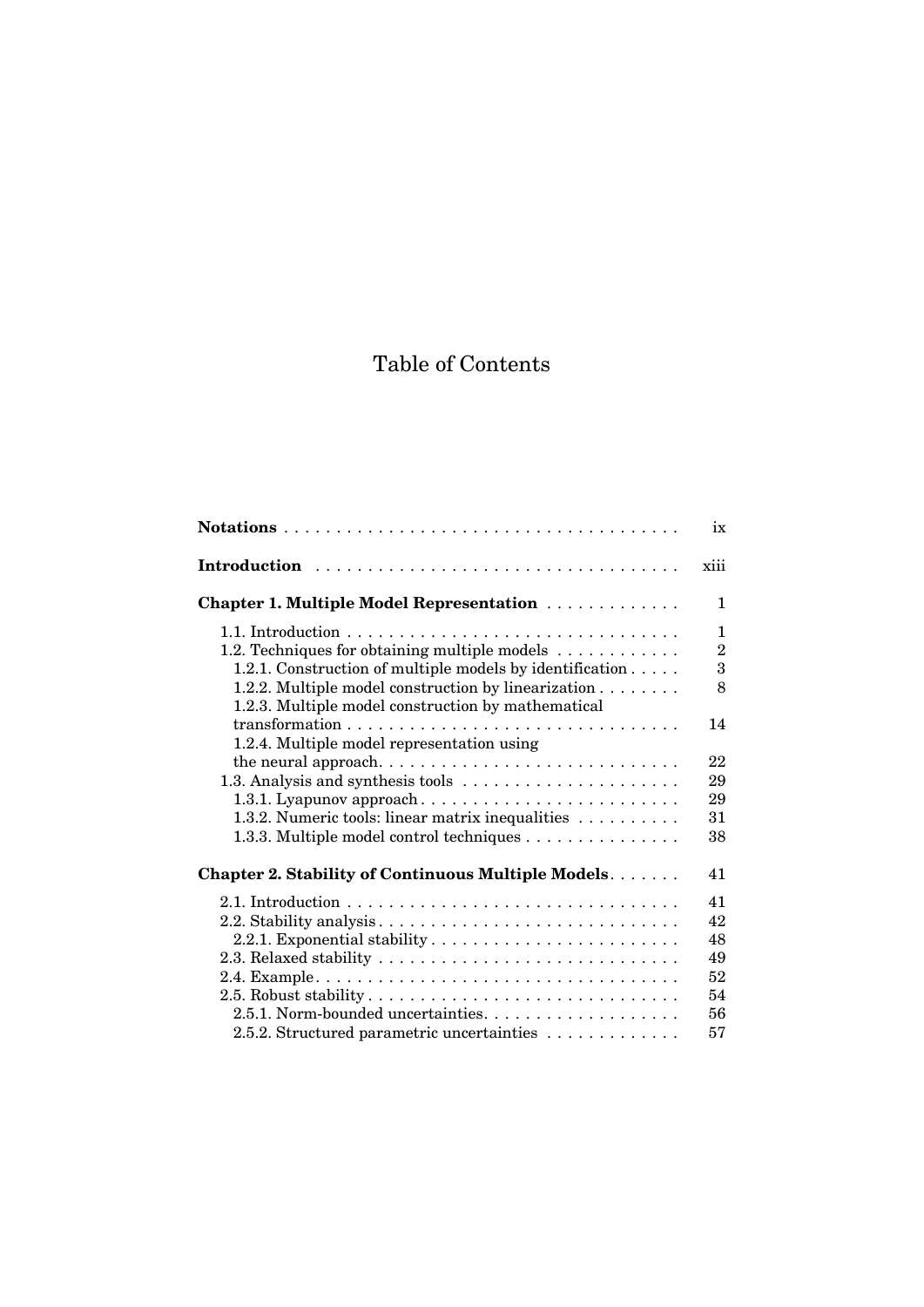| 2.5.3. Analysis of nominal stability. $\dots \dots \dots \dots \dots \dots$         | 60  |
|-------------------------------------------------------------------------------------|-----|
|                                                                                     | 62  |
|                                                                                     | 63  |
|                                                                                     |     |
| Chapter 3. Multiple Model State Estimation                                          | 65  |
|                                                                                     | 65  |
|                                                                                     | 67  |
|                                                                                     | 68  |
| 3.2.2. Pole placement $\dots \dots \dots \dots \dots \dots \dots \dots \dots \dots$ | 70  |
| 3.2.3. Application: asynchronous machine                                            | 72  |
| 3.2.4. Synthesis of multiple observers                                              | 75  |
| 3.3. Multiple observer for an uncertain multiple model.                             | 77  |
| 3.4. Synthesis of unknown input observers                                           | 82  |
| 3.4.1. Unknown inputs affecting system state                                        | 83  |
| 3.4.2. Unknown inputs affecting system state and output                             | 87  |
| 3.4.3. Estimation of unknown inputs                                                 | 88  |
| 3.5. Synthesis of unknown input observers: another approach                         | 93  |
|                                                                                     | 93  |
| 3.5.2. Multiple observers subject to unknown inputs and                             |     |
|                                                                                     | 96  |
|                                                                                     | 97  |
|                                                                                     |     |
| Chapter 4. Stabilization of Multiple Models.                                        | 99  |
|                                                                                     | 99  |
|                                                                                     | 99  |
|                                                                                     | 101 |
|                                                                                     | 103 |
|                                                                                     | 106 |
|                                                                                     | 113 |
| 4.3.1. Unmeasurable decision variables.                                             | 115 |
| 4.4. Static output feedback control                                                 | 119 |
|                                                                                     | 122 |
|                                                                                     | 126 |
|                                                                                     |     |
| <b>Chapter 5. Robust Stabilization of Multiple Models</b>                           | 127 |
|                                                                                     | 127 |
|                                                                                     | 129 |
|                                                                                     | 129 |
|                                                                                     | 131 |
| 5.3. Output feedback control                                                        | 137 |
|                                                                                     | 137 |

vi Multiple Models Approach in Automation